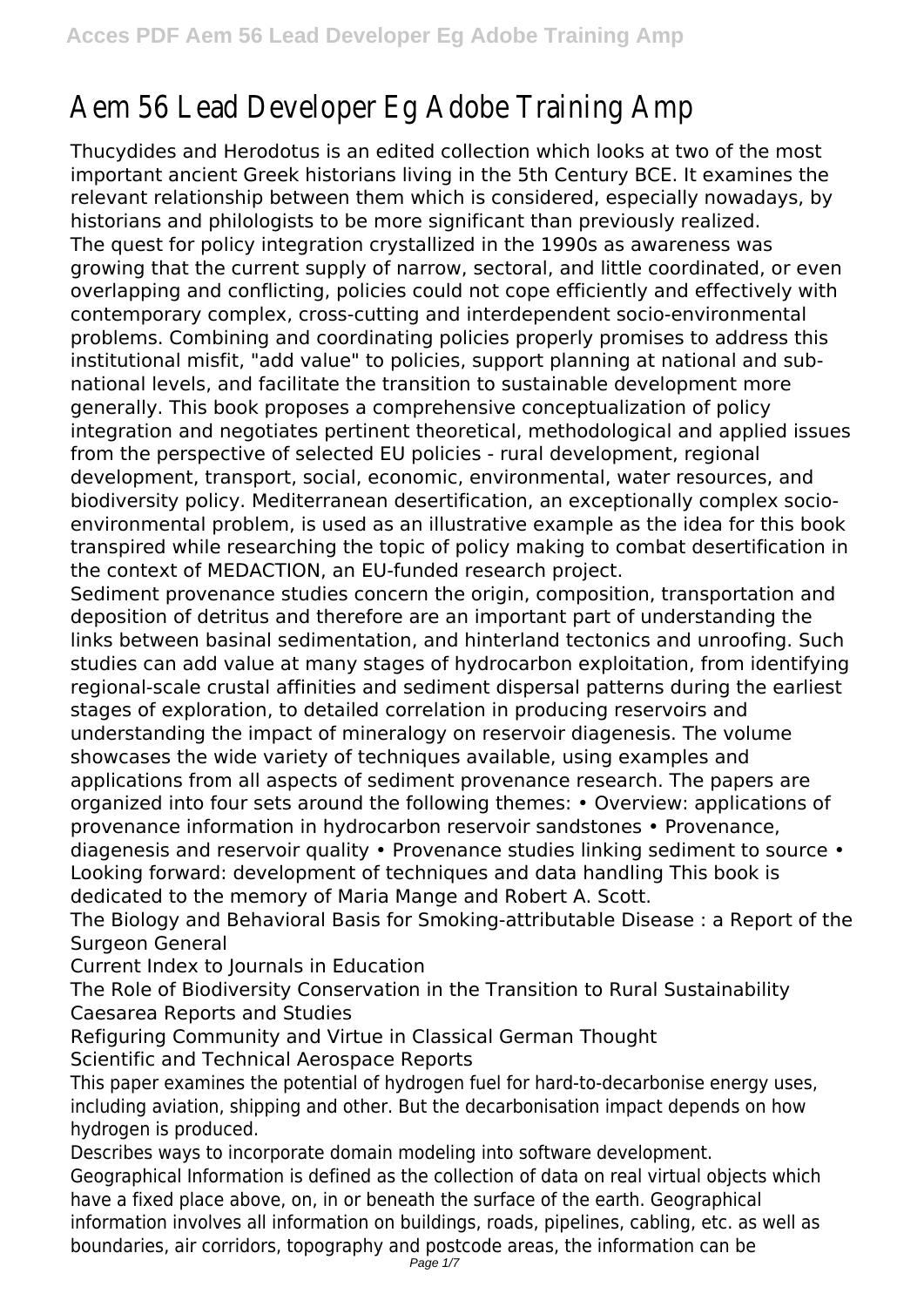administrative and geometric. Changes in social and economic interests have caused the emphasis to shift over the years. Virtual objects (areas, postcode areas) in particular have attracted more interest in recent years. This is closely related to the increased desirability of analysing and presenting policy information within certain spatial limits, in which the introduction of Geographical Information Systems (GIS) and systems like GIS has played a significant role. Geographical Information cannot be regarded as the informational side of one policy area. Geographical information is not only necessary for the layout and management of space, but also for such things as taxation, environmental policy, water management, maintenance and protection of pipeline systems and making maps. The volumes address the latest developments with respect to technological innovation, scientific progress and advanced professional application in the field of geographical information. In addition, articles dealing with the state of the art and coming innovations with respect to major fields of GI research and application are included. The books cover the following areas of specific interest topics with the current scope of geographical information research: geographical information technolgy; geographical information and environment; geographical information planning; geographical information in urban and regional government; geographical information inutilities, telecom and private enterprise; geographical information education and awareness; geographical information in Spain. How Tobacco Smoke Causes Disease Geographical Information

Precambrian Geology

The Example of Mediterranean Desertification

Tradition(s)

RTF Pocket Guide

Materials for Low-Temperature Fuel CellsJohn Wiley & Sons

The Pacific is the last major world region to be discovered by humans. Although small in total land area, its numerous islands and archipelagoes with their startlingly diverse habitats and biotas, extend across a third of the globe. This revised edition of a popular text explores the diverse landforms, climates, and ecosystems of the Pacific island region. Multiple chapters, written by leading specialists, cover the environment, history, culture, population, and economy. The work includes new or completely revised chapters on gender, music, logging, development, education, urbanization, health, ocean resources, and tourism. Throughout two key issues are addressed: the exceptional environmental challenges and the demographic/economic/political challenges facing the region. Although modern technology and media and waves of continental tourists are fast eroding island cultures, the continuing resilience of Pacific island populations is apparent. This is the only contemporary text on the Pacific Islands that covers both environment and sociocultural issues and will thus be indispensable for any serious student of the region. Unlike other reviews, it treats the entirety of Oceania (with the exception of Australia) and is well illustrated with numerous photos and maps, including a regional atlas. Contributors: David Abbott, Dennis A. Ahlburg, Glenn Banks, John Barker, Geoffrey Bertram, David A. Chappell, William C. Clarke, John Connell, Ron Crocombe, Julie Cupples, Derrick Depledge, Colin Filer, Gerard J. Fryer, Patricia Fryer, Brenden S. Holland, E. Alison Kay, David M. Kennedy, Lamont Lindstrom, Rick Lumpkin, Harley I. Manner, Selina Tusitala Marsh, Nancy McDowell, Hamish A. McGowan, Frank McShane, Simon Milne, R. John Morrison, Dieter Mueller-Dombois, Stephen G. Nelson, Patrick D. Nunn, Michael R. Ogden, Andrew Pawley, Jean-Louis Rallu, Vina Ram-Bidesi, Moshe Rapaport, Annette Sachs Robertson, Richard Scaglion, Donovan Storey, Andrew P. Sturman, Lynne D. Talley, James P. Terry, Randolph R. Thaman, Frank R. Thomas, Caroline Vercoe, Terence Wesley-Smith, Paul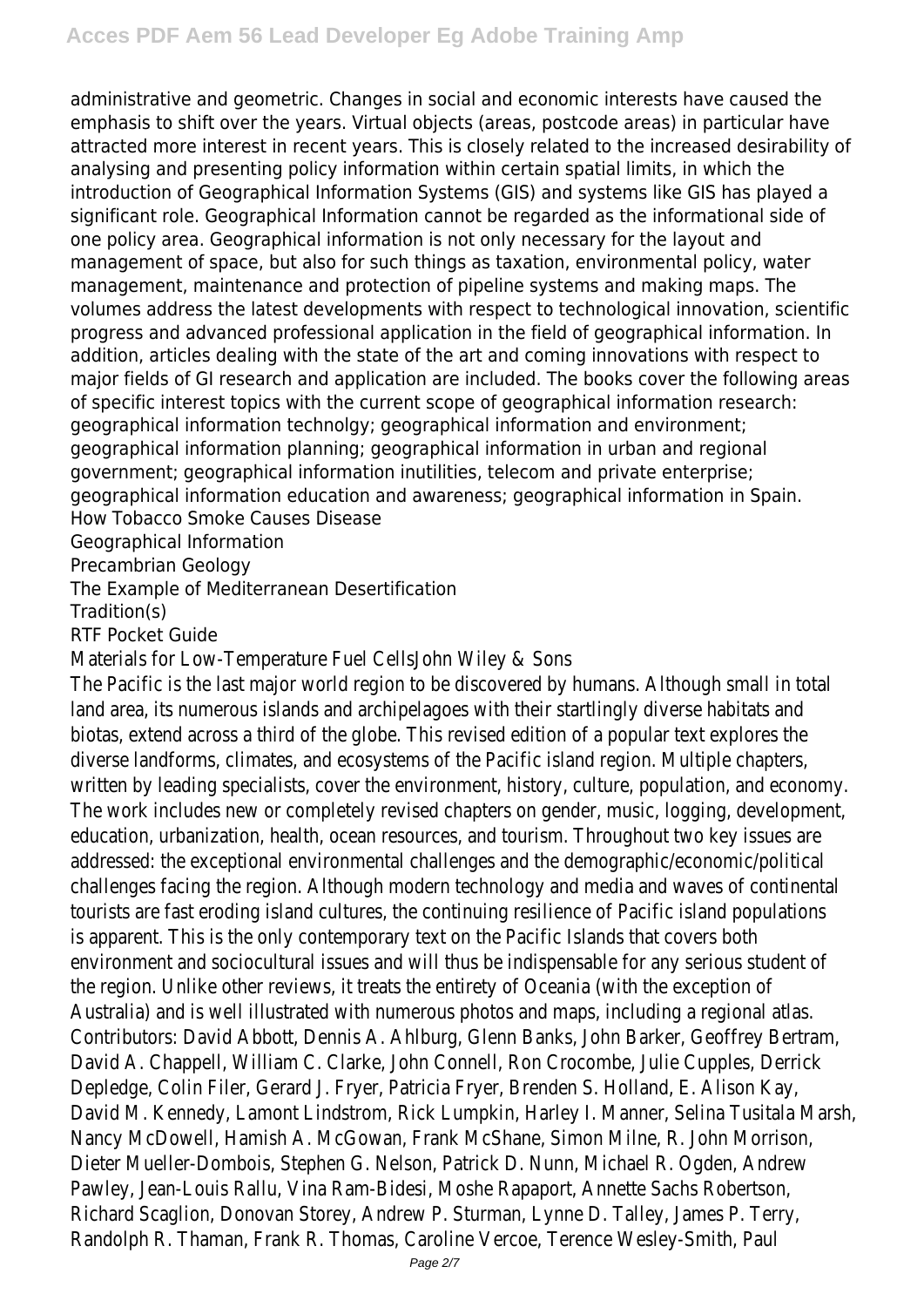Wolffram.

This book and its case studies focuses on typical local products and breeds, descriptions of the production systems and conservation techniques of endangered breeds/products in the Mediterranean area. Traditional and extensive systems, involving local breeds, which meet the needs of the population requiring safe foods at a reasonable costs, are validated for their specific meaning to the region. It is acknowleged that natural constraints of the Mediterranean area of climate and geography, make it unfavourable to mass production at low cost. Profit related aspects are discussed considering the different economic realities of the northern part of the basin compared to the southern part. Characteristics of typical animal production with consideration for positive and negative impacts on production systems and on the environment as well as the need to adjust to climate uncertainty and seasonal variability of feed resources, is also discussed. A focus is given to the following areas: animal production economy and social impact in the Mediterranean area; utilisation of natural resources and environmental impact of the animal production systems; possibilities for improving traditional systems; quality and traceability of typical products; moving from traditional to certified animal products. Report of the Workshop on Micrometeorite Capture Experiments ; a Lunar and Planetary Institute Workshop, June 28-July 1, 1987 International Business Risk

Fuel Cells

From Research to Application Through Cooperation

Policy Integration for Complex Environmental Problems

Materials for Low-Temperature Fuel Cells

*What exactly is tradition? Stephen H. Watson provides a fine-grained account of tradition that draws on Gadamer, who conceives of tradition in terms of continuity, and Foucault, who engages in critique through the presentation of difference. Tradition(s) accomplishes this through a series of original readings of Kant and post-Kantian German philosophy.*

*This book represents a new, completely updated, version of a book edited by two of the current editors, published with Springer in 1999. It covers pest and disease management of greenhouse crops, providing readers the basic strategies and tactics of integrated control together with its implementation in practice, with case studies with selected crops. The diversity of editors and authors provides readers a complete picture of the world situation of IPM in greenhouse crops.*

*The aim of this report is to present an overview of the 17 Goals using data currently available to highlight the most significant gaps and challenges.*

*Hydrogen: A renewable energy perspective*

*International Aerospace Abstracts*

*Promoting Compliance*

*Environmental Impact Statement*

*Australian Journal of Mining*

*Domain-driven Design*

This report considers the biological and behavioral mechanisms that may underlie the pathogenicity of tobacco smoke. Many Surgeon General's reports have considered research findings on mechanisms in assessing the biological plausibility of associations observed in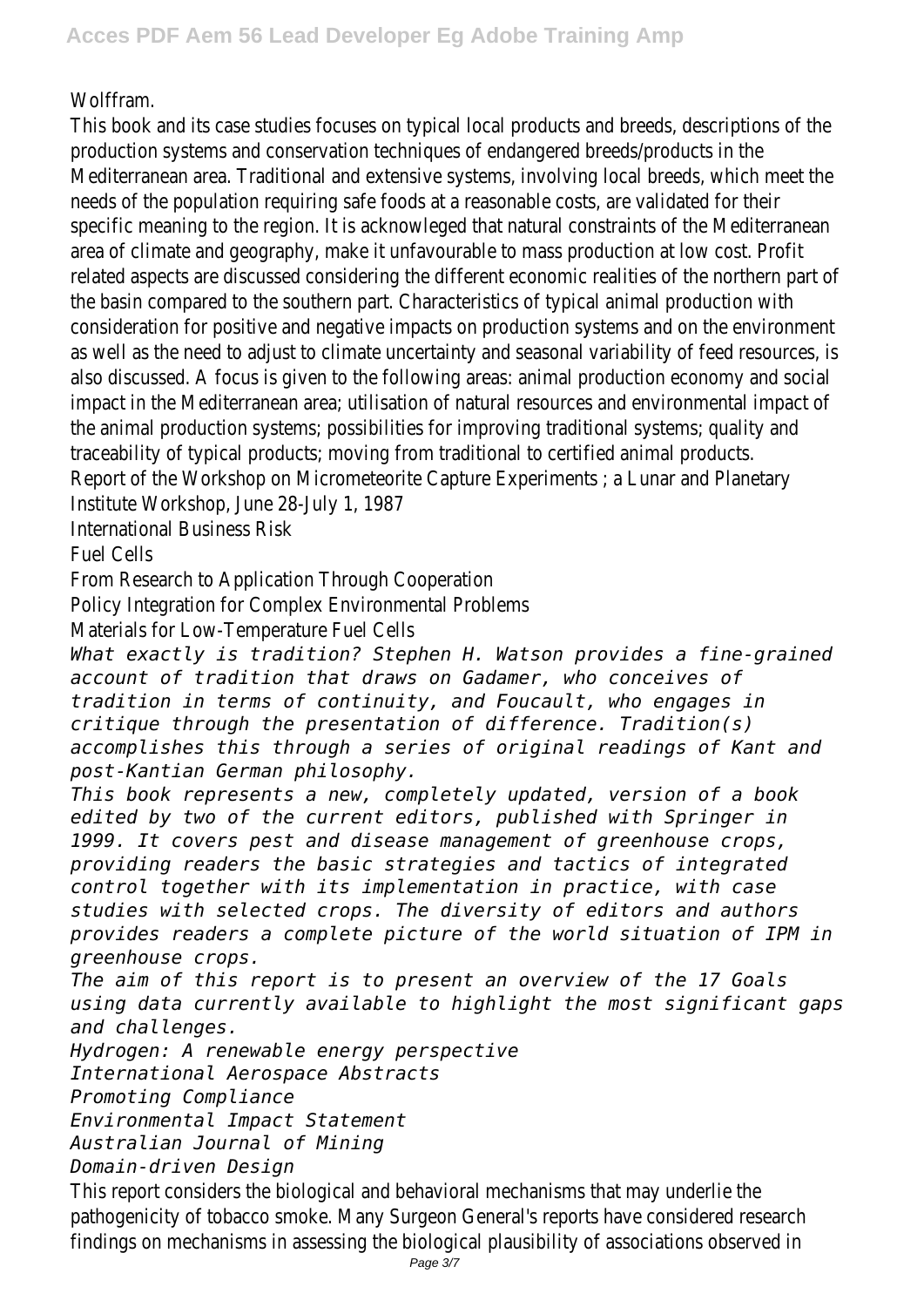epidemiologic studies. Mechanisms of disease are important because they may provide plausibility, which is one of the guideline criteria for assessing evidence on causation. This report specifically reviews the evidence on the potential mechanisms by which smoking causes diseases and considers whether a mechanism is likely to be operative in the production of human disease by tobacco smoke. This evidence is relevant to understanding how smoking causes disease, to identifying those who may be particularly susceptible, and to assessing the potential risks of tobacco products.

The wealth of petroleum has made the Middle East one of the most actively explored regions of the world. The volume of geological, geophysical and geochemical data collected by the petroleum industry in recent decades is enormous. The Middle East may be a unique region in the world where the volume of subsurface data and information exceeds that based on surface outcrop. This book reviews the tectonic and geological history of the Middle East and the regional hydrocarbon potential on a country by country basis in the context of current ideas developed through seismic and sequence stratigraphy and incorporating the ideas of global sea level change. Subsurface data have been used as much as possible to amplify the descriptions. The paleogeographic approach provides a means to view the area as a whole. While the country by country approach inevitably leads to some repetition, it enhances the value of the volume as a teaching tool and underlines some of the changing lithologies within formations carrying the same name.

Contains 174 papers, in complete or abstract form, presented at the fourth International Symposium on Antarctic Earth Sciences in Adelaide, south Australia from August 16-20, 1982.

Semiannual cumulation

Antarctic Earth Science

A Handbook for the Asia-Pacific Region

Pinedale Anticline Oil and Gas Exploration and Development Project

Abstracts on Hygiene and Communicable Diseases

Tectonic Evolution, Collision, and Seismicity of Southwest Asia

This volume represents the fourth publication of interim reports from the land and sea excavations at Caserea Maritima in Israel. The results cover the full spectrum of settlement at the site, from c.300 BC to the nineteenth century, but here with a focus on the Byzantine and Islamic periods.

Carbon neutral hydrogen technologies play a role in preventing climate change and the capacity to store and transport hydrogen will be critical in the growing hydrogen economy. This book focuses on new developments of hydrogen storage technologies and deals with an overview of the materials and science necessary for storing hydrogen with great attention to the synthesis, kinetics, and

thermodynamics of new advanced materials e.a. porous carbon and nanomaterials. Ideal book for students of materials science, chemistry, physics; for researchers, chemical- and mechanical engineers, for industrialists, policymakers, safety agencies and governments.

Presents a guide to RTF, the internal document markup language that is used by Microsoft Word.

The Sustainable Development Goals Report 2017

Integrated Pest and Disease Management in Greenhouse Crops Data, Facts, and Figures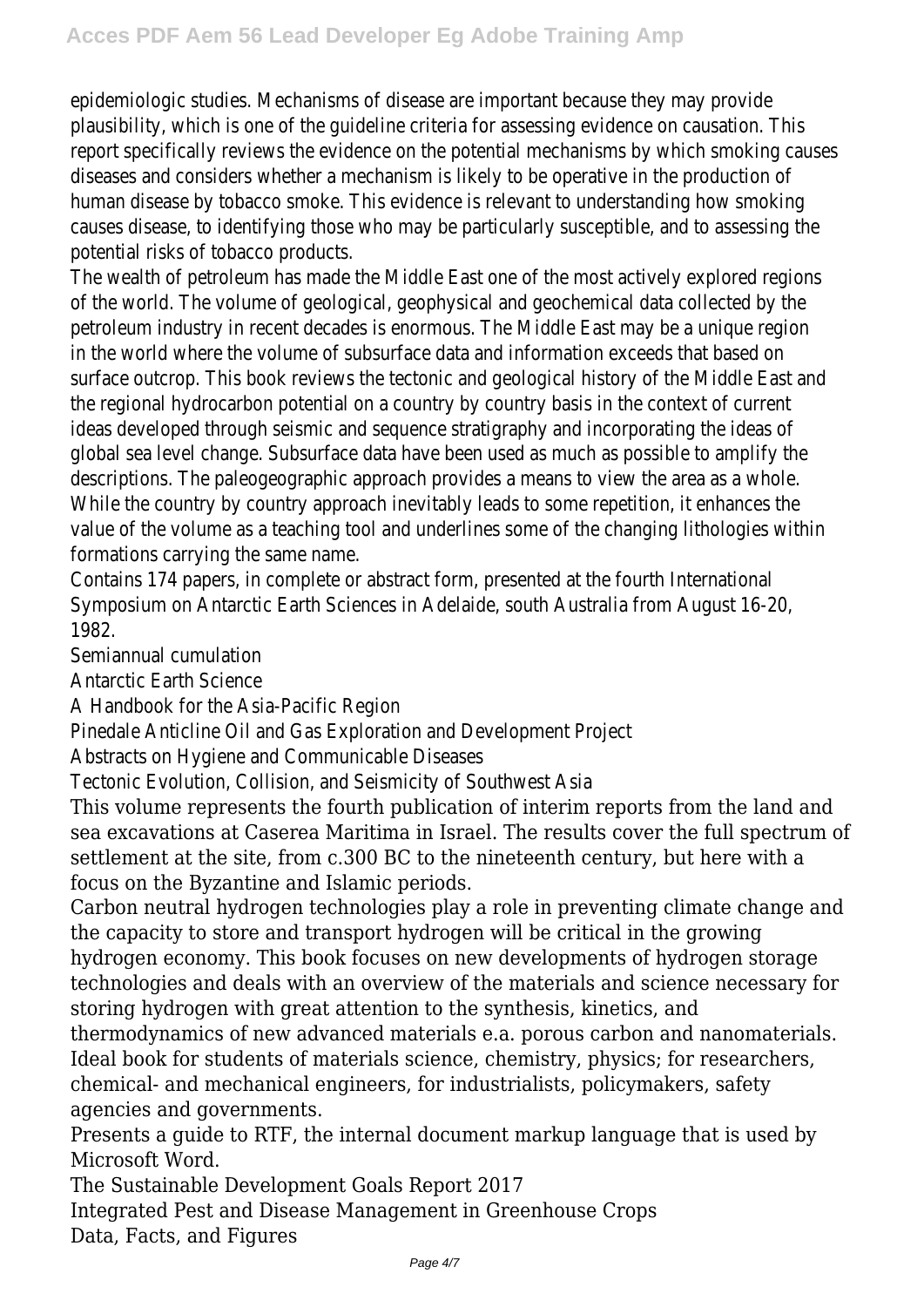## Reducing Neonatal Infectious Morbidity and Mortality: Joining Up Our Thinking Information Technology. 8-bit Single-byte Coded Graphic Character Sets The Pacific Islands

There are a large number of books available on fuel cells; however, the majority are on specific types of fuel cells such as solid oxide fuel cells, proton exchange membrane fuel cells, or on specific technical aspects of fuel cells, e.g., the system or stack engineering. Thus, there is a need for a book focused on materials requirements in fuel cells. Key Materials in Low-Temperature Fuel Cells is a concise source of the most important and key materials and catalysts in low-temperature fuel cells. A related book will cover key materials in high-temperature fuel cells. The two books form part of the "Materials for Sustainable Energy & Development" series. Key Materials in Low-Temperature Fuel Cells brings together world leaders and experts in this field and provides a lucid description of the materials assessment of fuel cell technologies. With an emphasis on the technical development and applications of key materials in lowtemperature fuel cells, this text covers fundamental principles, advancement, challenges, and important current research themes. Topics covered include: proton exchange membrane fuel cells, direct methanol and ethanol fuel cells, microfluidic fuel cells, biofuel cells, alkaline membrane fuel cells, functionalized carbon nanotubes as catalyst supports, nanostructured Pt catalysts, non-PGM catalysts, membranes, and materials modeling. This book is an essential reference source for researchers, engineers and technicians in academia, research institutes and industry working in the fields of fuel cells, energy materials, electrochemistry and materials science and engineering.

The strict relationships between bacteria and plants represent one of the major facets of terrestrial ecology. Depending on the type of interaction and amount of metabolic advantage one organism can obtain from such relationships, these are classified as mutualistic, commensal or parasitic interactions. Within this context, Pseudomonas and Xanthomonas are bacterial genera with a worldwide spread, capable of establishing all of the above mentioned interactions with plants. Therefore, they represent good models for studying different lifestyles and, accordingly, deciphering distinct evolutionary trajectories followed by different lineages of a single genus to infect and/or to establish a mutualistic relationships with the plant. Some members of these two genera are regulated pests that are recognized as economically major threats for their host crop(s) both in temperate and tropical environments. Some Pseudomonas and Xanthomonas are key examples of different lifestyles (i.e., mesophyll or vessel-colonizing pathogens, epiphytic pathogens, plant growth-promoting rhizobacteria, non-pathogenic strains of recognized pathogenic species, etc). Refining our knowledge on the ecology and epidemiology of these bacterial groups, as well as deciphering their evolutionary dynamics are keys for understanding their contrasting lifestyles and consequently improving plant disease control. At the same time, insights on the activation of different plant defense mechanisms as challenged by the different repertoires of virulence factors displayed by pseudomonads and xanthomonads, would yield new achievements to reduce the threats they pose to cultivated and wild plant species. This Research Topic focuses on microbial and evolutionary ecology of plant associated Pseudomonas and Xanthomonas, as well as the genomic and molecular diversity of lineages and the virulence and fitness features involved in the interaction with the host-plant. Most of the literature available for this Research Topic has been performed for strains isolated in temperate zones. In line with the long-recognized high social and environmental impact of pests and pathogens in tropical countries, we have welcomed submissions of studies covering such situations for these areas. This Research Topic gathers high-quality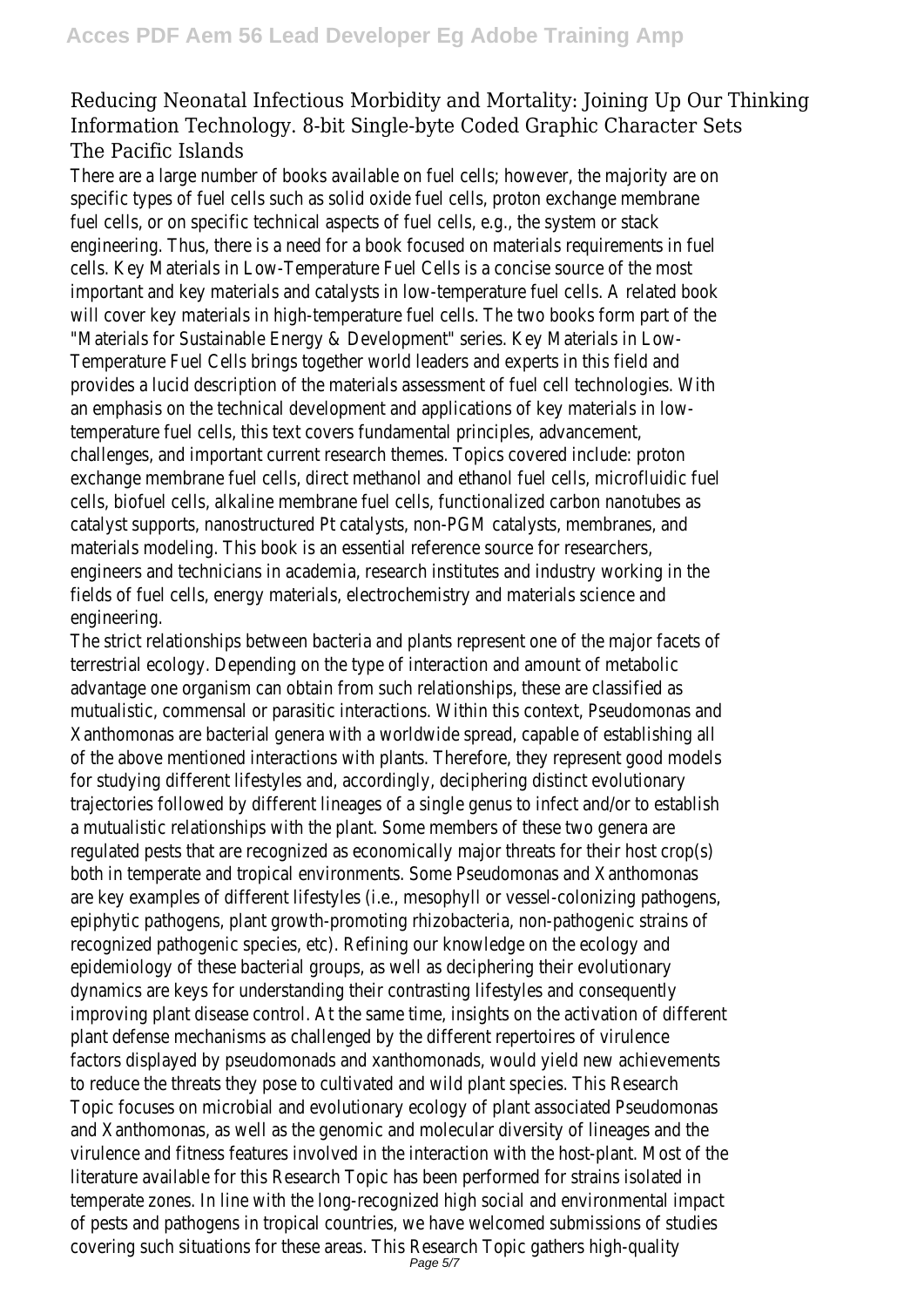contributions (Original Research, Methods, Protocols, Hypothesis & Theory, Reviews, Mini Reviews, Focused Reviews) and in order to promote complementary and original research approaches to improve our knowledge on pseudomonads and xanthomonadshost interactions and their control, it benefited from the scientific communities currently working on Pseudomonas and Xanthomonas such as the teams dealing with the Pseudomonas syringae species complex and the French Network on Xanthomonads (FNX).

Bacteria are always present in foods, either as initial contamination or as technological agents. In solid foods, they are immobilized and develop as colonies. So far, there is a lack of knowledge about the bacteria in colonies, growth and physiology. Nondestructive and resolute techniques, such as fluorescent microscopy, now allow investigating the world of bacteria in colonies and their surroundings in food, at the microscopic scale.

Animal products from the Mediterranean area

Environment and Society, Revised Edition

Foodborne Pathogens: Hygiene and Safety

Excavations 1995-2007 Within the Old City and the Ancient Harbor

Hydrogen Storage for Sustainability

Thucydides and Herodotus

This ready reference is unique in collating in one scientifically precise and comprehensive handbook the widespread data on what is feasible and realistic in modern fuel cell technology. Edited by one of the leading scientists in this exciting area, the short, uniformly written chapters provide economic data for cost considerations and a full overview of demonstration data, covering such topics as fuel cells for transportation, fuel provision, codes and standards. The result is highly reliable facts and figures for engineers, researchers and decision makers working in the field of fuel cells. Southwest Asia is one of the most remarkable regions on Earth in terms of active faulting and folding, large-magnitude earthquakes, volcanic landscapes, petroliferous foreland basins, historical civilizations as well as geologic outcrops that display the protracted and complex 540 m.y. stratigraphic record of Earth's Phanerozoic Era. Emerged from the birth and demise of the Paleo-Tethys and Neo-Tethys oceans, southwest Asia is currently the locus of ongoing tectonic collision between the Eurasia-Arabia continental plates. The region is characterized by the high plateaus of Iran and Anatolia fringed by the lofty ranges of Zagros, Alborz, Caucasus, Taurus, and Pontic mountains; the region also includes the strategic marine domains of the Persian Gulf, Gulf of Oman, Caspian, and Mediterranean. This 19-chapter volume, published in honor of Manuel Berberian, a preeminent geologist from the region, brings together a wealth of new data, analyses, and frontier research on the geologic evolution, collisional tectonics, active deformation, and historical and modern seismicity of key areas in southwest Asia. The main goal of this book is to provide a modern comprehensive